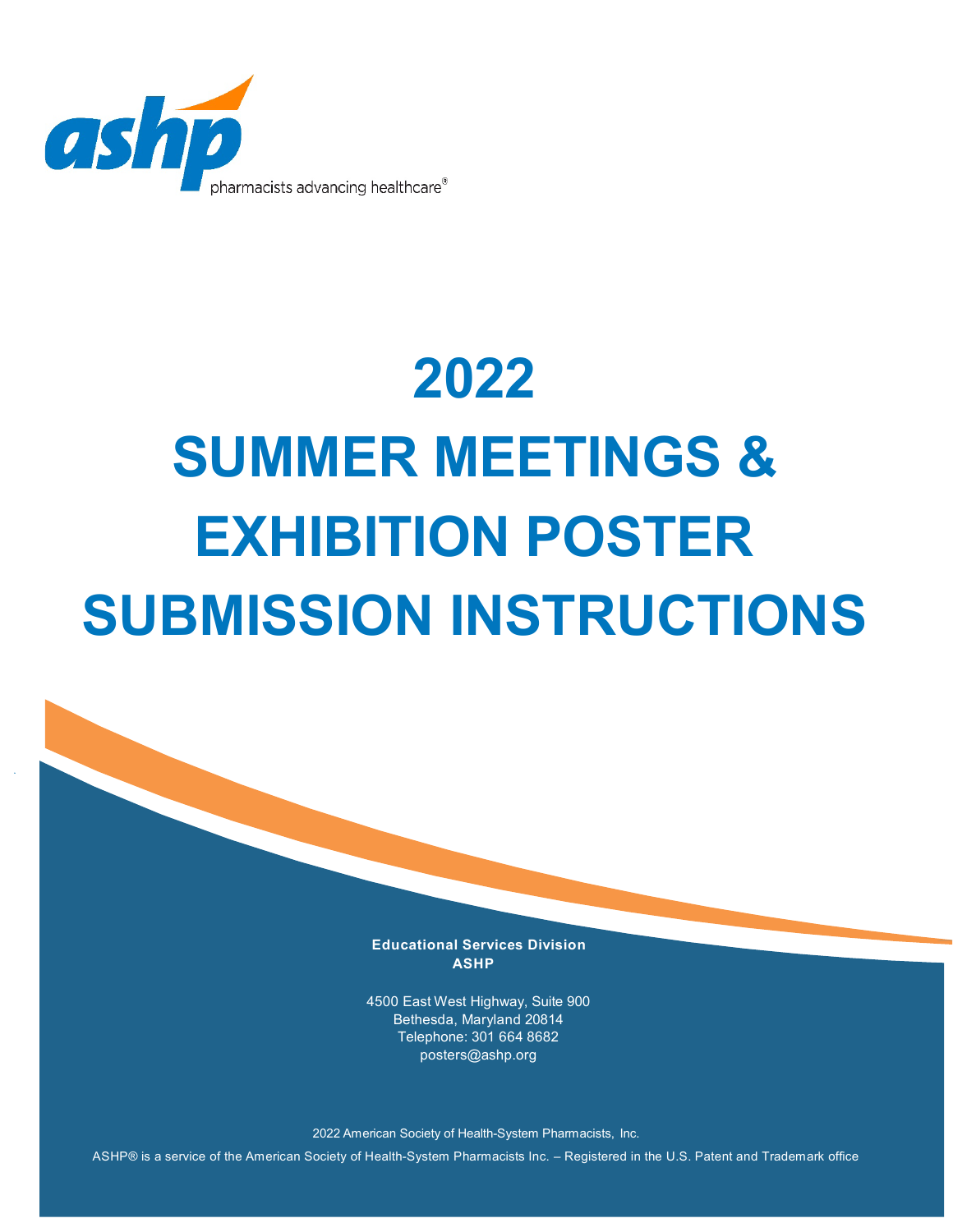

Thank you for your interest in presenting a poster. This document contains detailed instructions on formatting your abstract, developing content for your abstract, and other pertinent information. **Read this document in its entirety.** Failure to follow the instructions provided in this document could result in your abstract not being selected for presentation.

## **SUBMISSION DEADLINE**

**March 15, 2022 at 11:59 p.m. (Pacific)** – Abstracts must be complete and submitted by this date; no new submissions or edits will be accepted after this deadline. ASHP will not edit abstracts. Incomplete abstracts will be deleted from the system after this deadline.

**Note**: Encore presentations of works presented at other national meetings will not be accepted. However, encore presentations of works presented at state society conferences or conferences outside the U.S. will be permissible.

## **POSTER ABSTRACTS ARE CLASSIFIED AS ONE THE FOLLOWING:**

- **D = Descriptive Reports:** Describes new, improved or innovative roles or services in pharmacy practice, or unusual clinical cases in one or a few patients that have not been formally evaluated but are of such importance that they must be brought to the attention of practitioners. Descriptive reports must contain detailed rationale of the project or case, and the importance of the report to pharmacy practice.
- **E = Evaluative Study Reports:** Describes original research, including clinical research on drug effects in humans, drug-use evaluations, and evaluations of innovative pharmacy services. Evaluative study reports must include scientific results and/or data to support the conclusions, and indicate that all clinical research represented in the abstract was approved by the appropriate ethics committee or institutional review board and, if appropriate, informed consent was obtained for all subjects.
- **C = Case Reports:** Describes an unusual patient-specific case that was not part of a study but the findings are of interest to clinical pharmacists. Case Reports do not need the headings Purpose, Methods, Results, or Conclusions.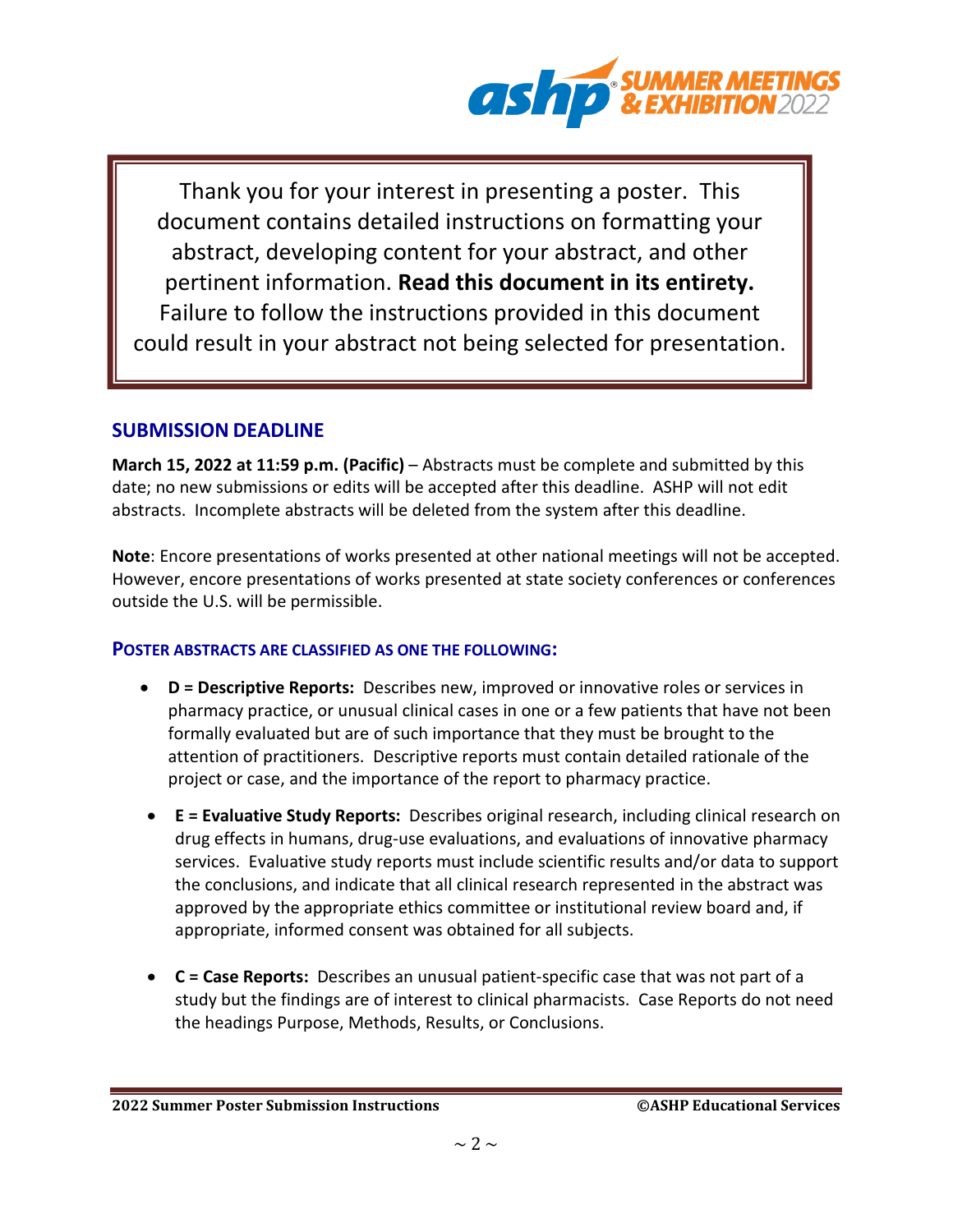

## **SUBMISSION TYPE CATEGORY**

Select one category from the dropdown menu that most accurately reflects the content of the abstract. This category will be used to match your submission with the reviewer for the peerreview process.

#### **Submission Categories**:

- Administrative Practice/Management /Financial Management/Human Resources
- Ambulatory Care
- Cardiology/Anticoagulation
- Chronic/Managed Care
- Clinical Services Management
- Clinical Topics/Therapeutics
- Community Pharmacy
- Complementary Alternative Medicine (Herbals, etc.)
- Compounding
- Critical Care
- Diversity/Equity/Inclusion (DEI)
- Drug Information/Drug Use Evaluation
- Emergency Medicine
- Emergency Preparedness
- Geriatrics
- Home Care
- Infectious Diseases/HIV
- Informatics/Technology/Automation
- Investigational Drugs
- IV Therapy/Infusion Devices
- Leadership Development
- Nuclear Pharmacy
- Nutrition Support
- Oncology/Hematology
- Operating Room Pharmacy
- Pain Management/Palliative Care
- **Pediatrics**
- Pharmacokinetics
- Pharmacy Law/Regulatory/ Accreditation
- Pharmacy Technicians: Competencies/ Development/Other
- Precepting/Preceptor Skills/Education and Training
- Professionalism and Career Development
- Psychiatry/Neurology
- Safety/Quality
- Small and/or Rural Practice
- Specialty Pharmacy
- **Toxicology**
- Transplant/Immunology
- Wellness and Resilience
- Women's Health

## **GETTING STARTED**

## **LOGIN – EMAIL ADDRESS & ACCESS KEY**

To submit an abstract, you must create an account profile which includes your contact information, mailing address, and your access key.

- Do not delete or alter the email address that is shown on your profile.
- It is imperative that this email address is a working email address that is not spamprotected. If you have spam protection, you may not receive our emails.
- Your email address and the access key you create will be used as your login information for the poster submission site.

#### **2022 Summer Poster Submission Instructions ©ASHP Educational Services**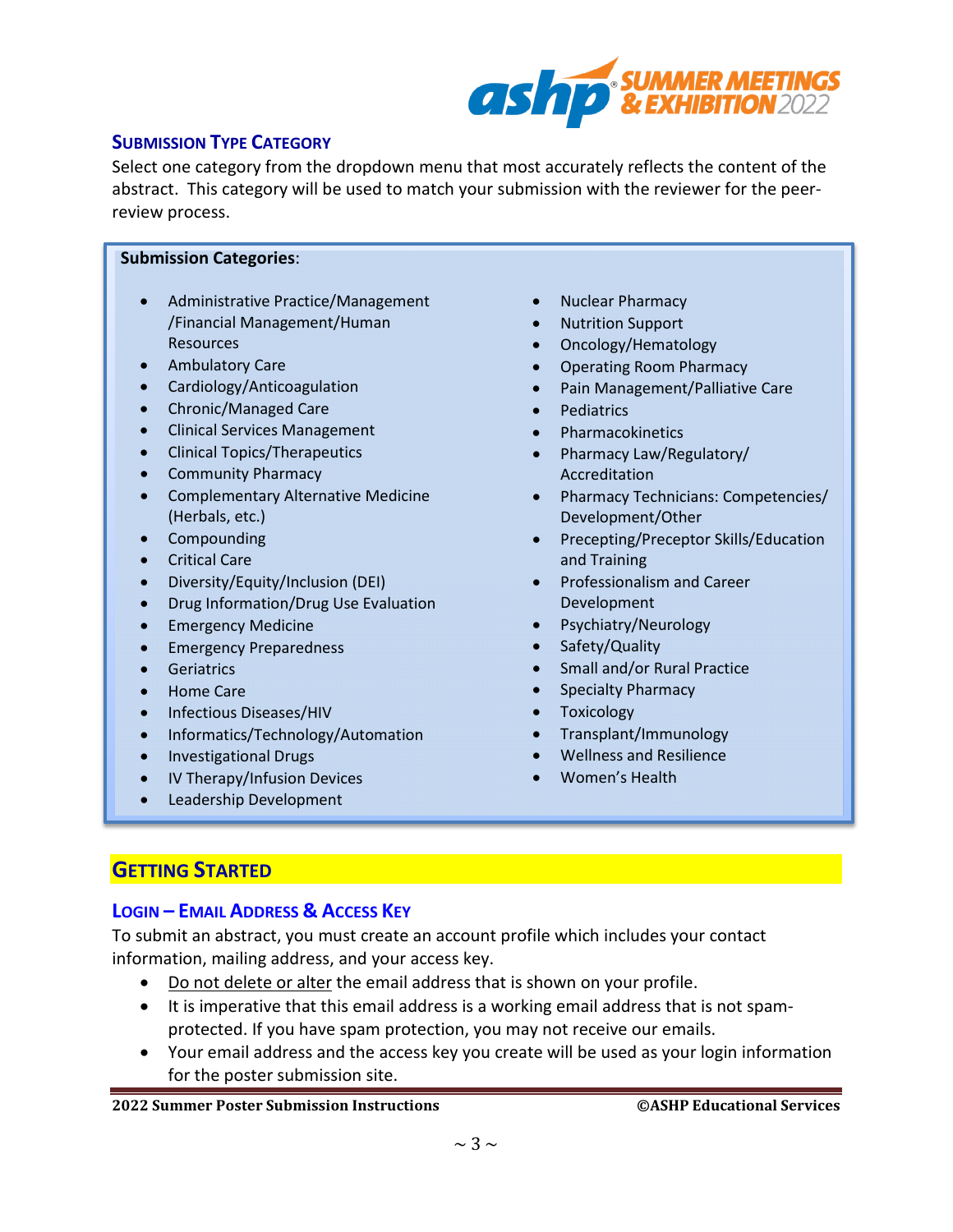**2022 Summer Poster Submission Instructions**

• The email that is used for logging into the poster abstract submission site must belong to the **primary author** – not an assistant or colleague.

## **PRIMARY AUTHOR**

The person entering the information online is considered *the* primary author as well as the primary presenter. The primary author's name will *automatically* appear first on the citation and the abstract. **The primary author is responsible for verifying that all co-authors are aware of the content of the abstract and support the data**. Be sure that the submitter is the Primary Author.

## **POSTER ABSTRACT TITLE**

Be sure your title accurately and concisely reflects the abstract content. **IMPORTANT: Put the title of the abstract in the title field only. DO NOT include the title in any other field**.

Format your title as follows:

- **Title case format only.**
- NO proprietary (brand) names in the title.
- Use capitalized letters only for acronyms or proper nouns (e.g. countries, etc.).
	- o **Do not use** "A," "An," or "The" as the first word in the title.

## **SELECT A PRACTICE AREA CATEGORY**

Select one category from the dropdown that appropriately reflects the content of the abstract. The category will be used to match your submission with the reviewer for the peer review process. (see page 3 for a complete list of categories).

# **ONLINE SUBMISSION PROCESS**

The online submission process consists of six (6) tasks. All six (6) tasks must be completed by the primary author to submit a poster abstract.

## **TASK 1: POSTER ABSTRACT CONTENT**

Enter your poster abstract content details.

## **ABSTRACT CONTENT MUST:**

- **Be complete at the time of submission**. Planned projects or descriptions of projects still being implemented will not be accepted.
- Contain **Purpose, Methods, Results and Conclusions** (for descriptive/evaluative study)
- **NOT** contain the statement "**details/results will be discussed**". Abstracts with this statement will not be accepted.



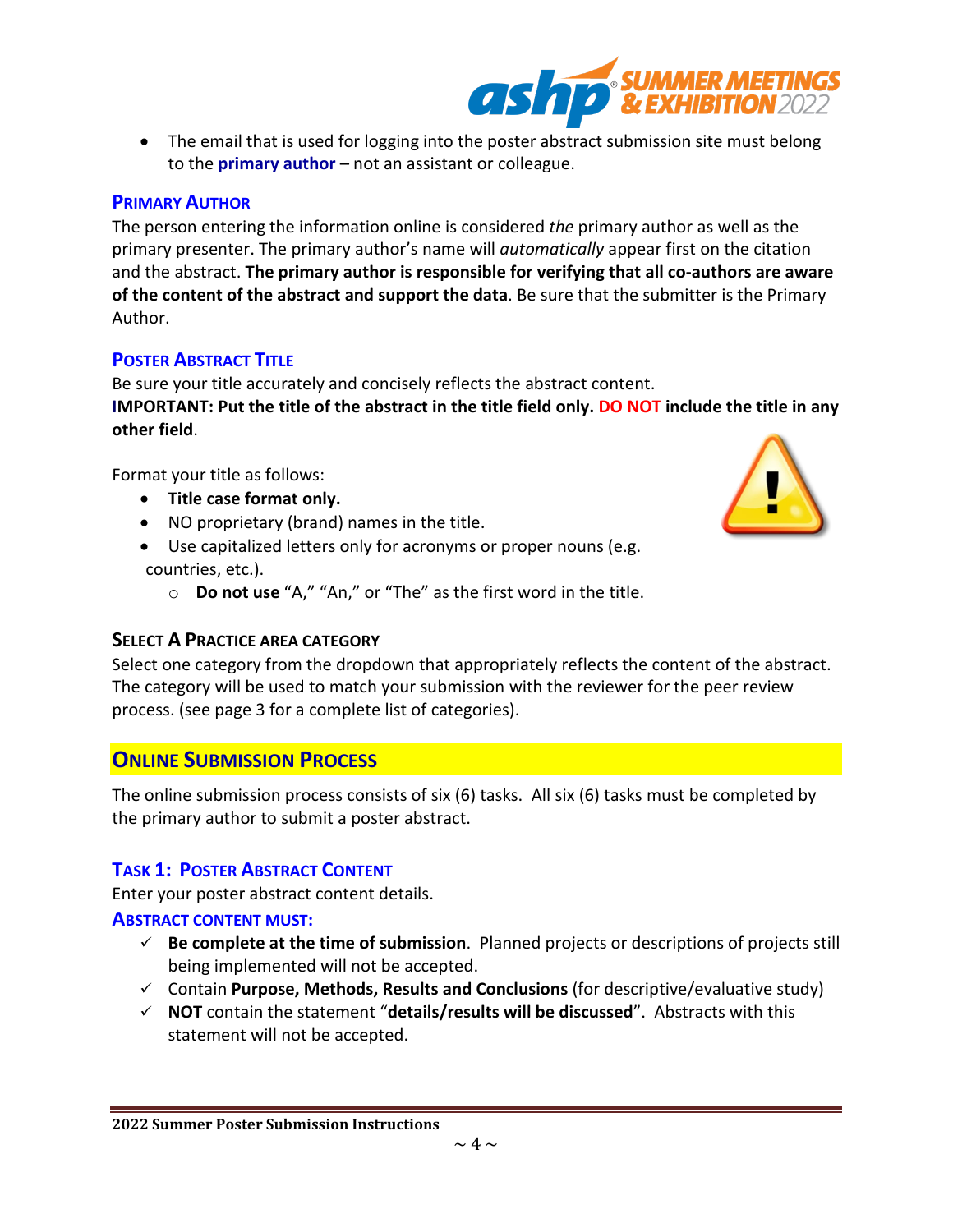$\sim$  5  $\sim$ 

- Be supported by **scientific merit**. Methodology is consistent with sound research design; study designed in a manner likely to answer the research questions; research questions aligned with proposed data collection and conclusion.
- **Exhibit a balanced presentation**. Abstracts must be non-promotional in nature and free of commercial bias. Abstracts written in a manner that promotes a company, service or product will not be accepted.
- Support a topic of **relevance** and **importance** to our attendees.

## **ABSTRACT FORMAT:**

- **Correctly** format your title.
- **Word Limits**  your entire abstract should be approximately 400 - 625 words.
- Use standard abbreviations.
- **DO NOT include** graphs, tables, or illustrations in your abstract.
- Spell out all pharmaceutical **acronyms**.
- Do not include the title or authors in the body of the abstract.
- **Abstracts in outline form will be rejected**.
- **Poster Type** Your abstract must be a **Descriptive, Evaluative Study Report, or Case Report**.

## **TASK 2: PRIMARY AUTHOR**

Review the primary author's information and make necessary edits. Click the **Continue** button to save your changes. Click the **Save Primary Author** button to move to the next task. **Remember:**

- **Do not use ALL CAPS or ALL lowercase letters when entering your name**
- Do not place degrees in the "Last Name" field; Add degrees in the credentials field only

## **TASK 3: AFFIRMATION OF CONTENT**

The primary author must affirm the content of the submission on behalf of all authors listed on the abstract. Affirmation indicates that all co-authors are aware of the content and the primary author or one of the co-authors will present the poster during the time assigned if the abstract submission is accepted.

## **TASK 4: CO-AUTHORS**

Each submission may have to up to **five (5) authors**, the primary author and **four (4) additional authors**. It is the responsibility of the primary author to ensure all authors are included and in the order they will appear on the abstract, citation, and on the poster display. The primary author is welcome to include **more than five (5) authors** on the actual poster presentation. **ASHP will not add "forgotten" authors or make changes to the order of the authors.**

| <b>Word Limits</b> |                         |
|--------------------|-------------------------|
| Title              | $\sim$ 25 words or less |
| <b>Purpose</b>     | $\approx$ 100 words     |

**Methods ~ 225 words Results ~ 200 words**

**Conclusion ~ 100 words**

**Total ~ 625 words max**

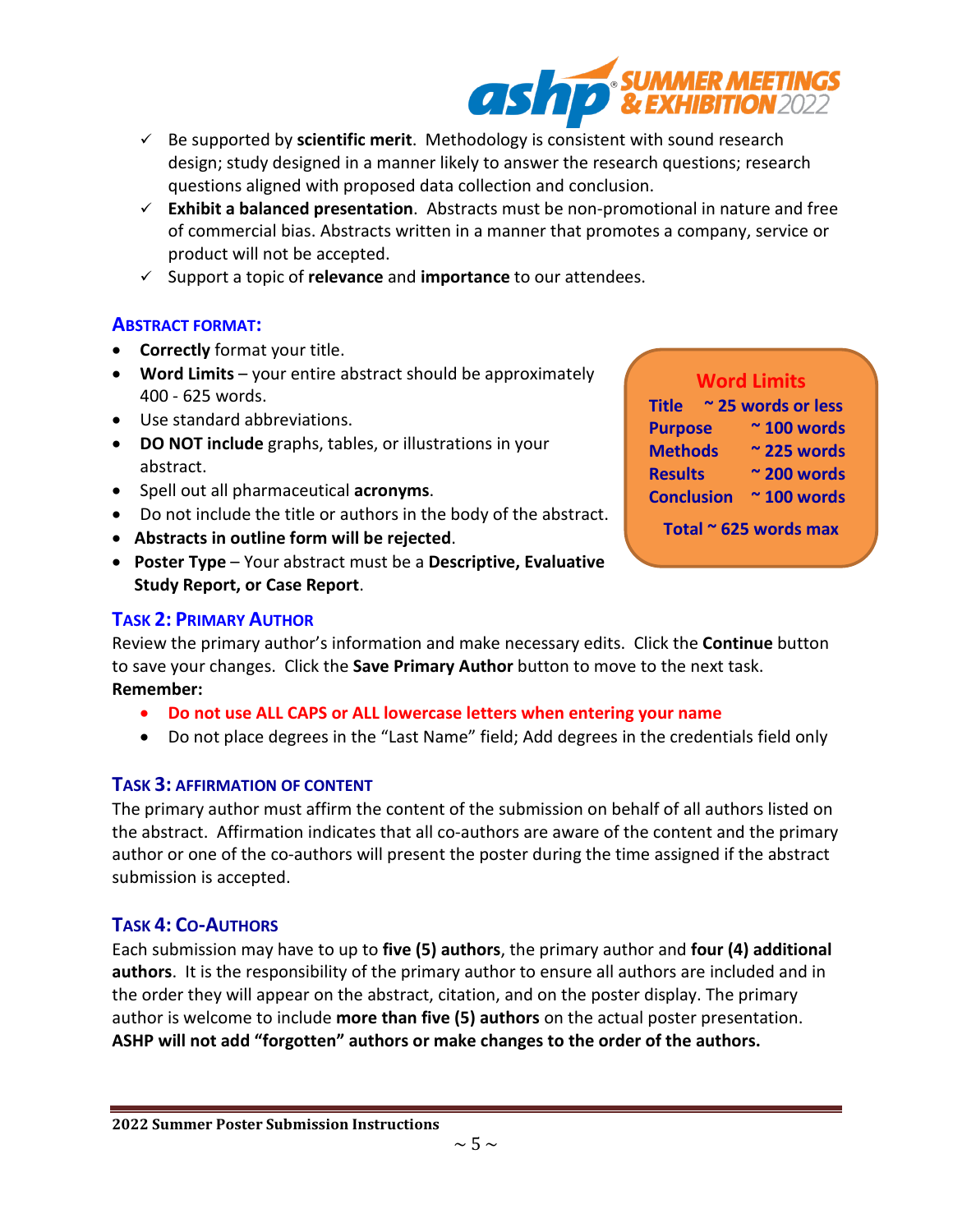

#### **TASK 5: FINANCIAL RELATIONSHIP DISCLOSURE**

All authors' financial relationships related to the abstract/poster content must be disclosed.

#### **TASK 6: CONFLICT OF INTEREST AGREEMENT**

The primary author must complete and sign the conflict of interest agreement terms for their submission. This includes agreeing to display the disclosures on the poster display.

## **CONFIRMATION & PROPOSAL ID NUMBER**

After all the submission tasks are completed (shown with a green check mark) **you must save your submission before you can submit it**. Click the Submit button to submit the abstract. You will automatically get a confirmation email with your submission details. Please save it for your records.

**Proposal ID Number:** Your Proposal ID will appear on the screen with the list of tasks you completed as well as in your email confirmation. Save this number for your records.

#### **INCOMPLETE SUBMISSIONS**

Incomplete submissions will be deleted from our online system (*i.e. missing required elements, etc.*).

# **NOTIFICATIONS**

After April 15, you will receive an email notification indicating that your poster abstract has been accepted or rejected.

All correspondence including confirmations, reminders, and accept/reject notifications will be sent to the **primary author's email address only**. It is the primary author's responsibility to notify the co-authors of the status of the submission.

Notification emails will come from [posters@ashp.org](mailto:posters@ashp.org).

# **MEETING REGISTRATIONS and CANCELLATIONS**

#### **MEETING REGISTRATION**

Presenting a poster at our meeting is a voluntary effort and ASHP cannot pay expenses for your participation. If your submission is accepted you, are responsible for your own meeting registration fee and travel. All presenters must be registered for the meeting, at least for the day of your poster presentation.